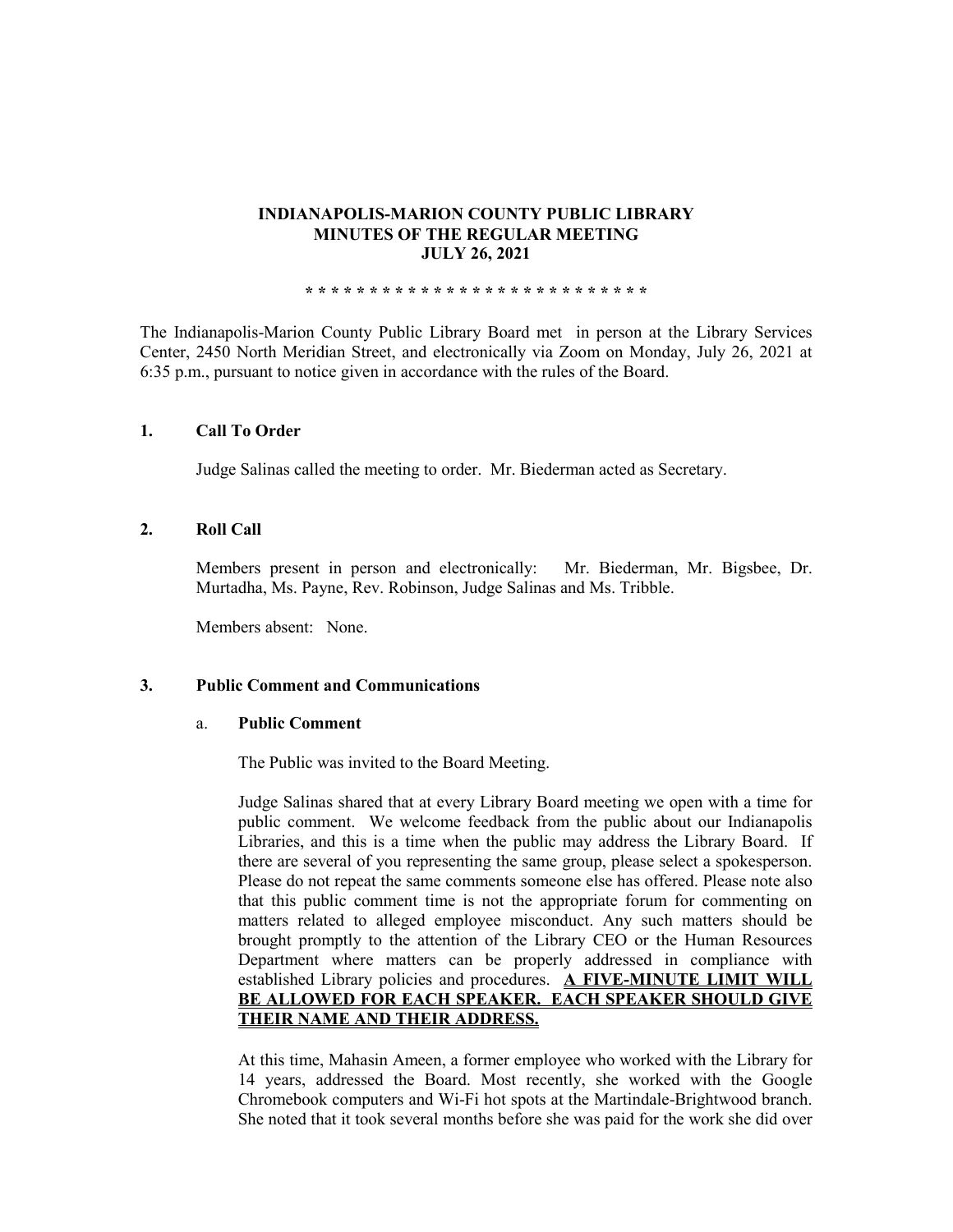a six-month period on this project. She then shared an experience with a white supervisor who questioned her qualifications and then congratulated a white employee for passing a drug test. She concluded by noting that a lot needs to be done.

Mollie Beaumont, a Public Services Librarian at IndyPL, spoke to the Board. She referenced a letter that the Library's CEO Jackie Nytes sent that said "When I talk about the Library and the work we are doing, I am speaking not only for myself but for all of us because it takes every single one of us working together to combat the racist behaviors and attitudes." Ms. Beaumont said it was not acceptable to speak for marginalized communities. She mentioned that the Library is hiring a new Diversity and Inclusion Officer and noted that the job description was modified to include certain degree and certification requirements which she felt would limit applicants. She expressed her feelings about previous training sessions regarding racial issues, noting that she felt the "Navigating Difference" training that staff attended was toxic and that training offered through IPS seemed healthier.

Derek Ford, a teacher and patron who lives near Central Library, mentioned that he is angered by the non-response of leadership with regard to accountability and noted that while diversity and equity training sessions are not bad, they will not solve all of these issues. He said that the response has shown that you can be fired for challenging authority figures and that we need to address the root structural problems so that the Library is a place the community is proud of.

Sharon Cruz, an Indianapolis resident and Library patron, provided the following statement:

*My name is Sharon Cruz and I am a grateful patron of the Indianapolis Public Library system, and I am here in support of the workers' calls for CEO Jackie Nytes and Board President Judge Jose Salinas to resign from their positions.*

*I grew up exploring new worlds thanks to the window that the Southport Library granted me back in the late 90s: the summer reading program. I read voraciously. Not just YA fiction, like RL Stine's Fear Street and Nancy Drew mysteries, and classics like Little Women and Pride & Prejudice, but more contemporary authors like Mary Higgins Clark. I worked my way through those fiction stacks like a girl with a mission. And for all my reading, I never once was able to find any books that might help me connect with my identity as a hyphenated American. I never once saw any brown girls starring in my stories, or clues to how to connect with my own heritage. I literally had to move away to a larger city to learn the vocabulary to describe my own experiences. To be clear, this is no one's fault. My parents are immigrants and just wanted me to succeed, so they were fine with me simply assimilating and avoiding talking about race. But now that we know better--now that we know that casual racism, even as a joke, is harmful, that systemic racism and implicit bias exist in us all, and that not talking about a problem doesn't make it go away--now that we know better, we must do better.*

*This organization must be prepared to guide young minds through the challenges of the twenty-first century, and this leadership is clearly not even equipped to handle the vestiges of the twentieth century.*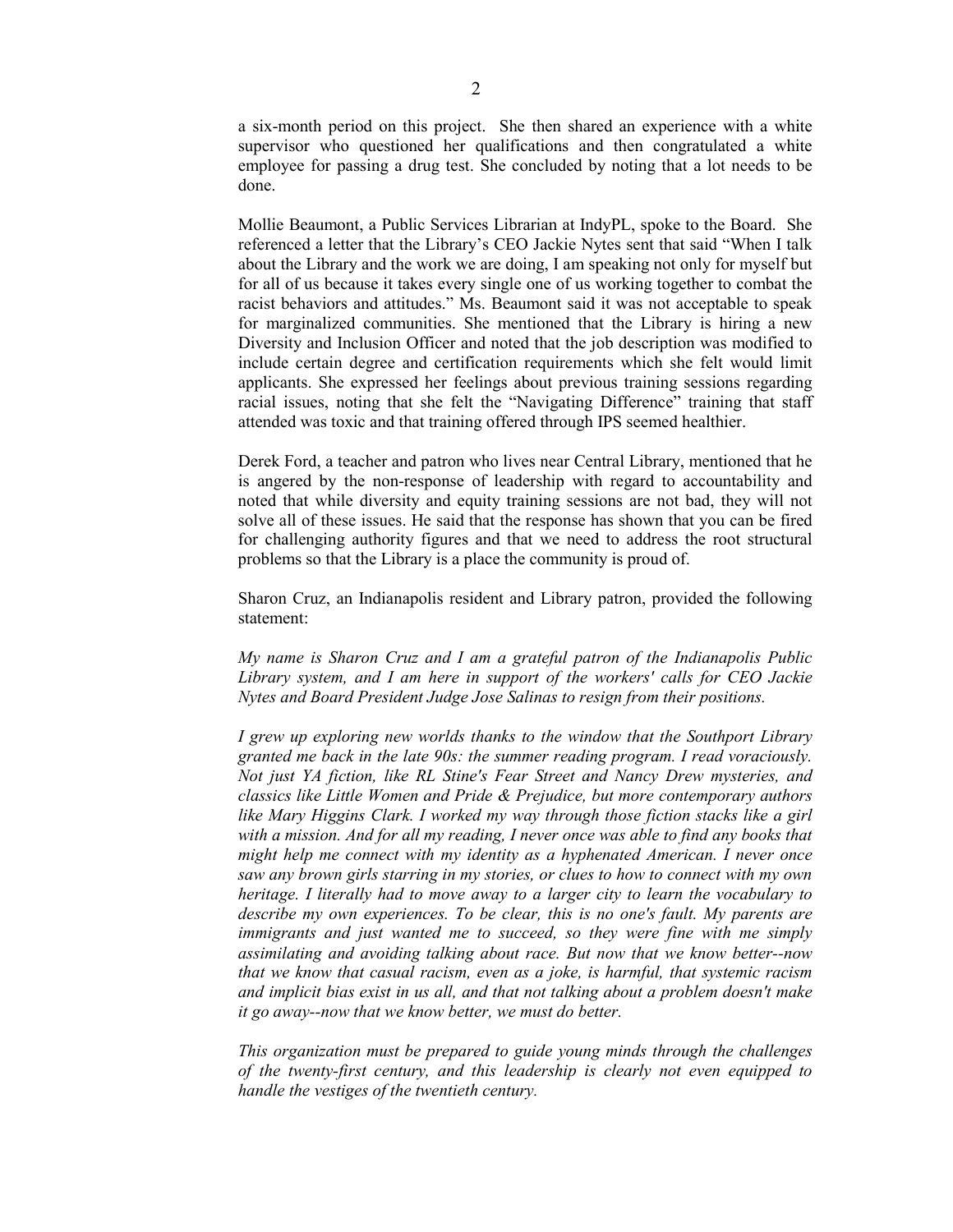*The library workers have clearly attempted to bring their concerns to the attention of leadership and were literally silenced. At what point should we as taxpayers put our collective foot down on behalf of those we rely on to keep our libraries running?*

*I believe that Judge Salinas and CEO Nytes are good people who have had the best of intentions, but their opportunity to address this appropriately as leaders has passed. If we are so afraid of what a former employee will say on the record that we would literally prevent her from being heard, we have severely mishandled this issue.*

*The response of leadership to this outcry has been callous and embarrassing to our community. Our city must be better than this, and this means ensuring that we're all educated on the difficult things to talk about, like how racism has shaped our society. When leaders cannot even recognize their own biases, they cannot lead this organization through the difficult conversations about these topics. Judge Salinas and CEO Jackie Nytes must step down.*

Stephen Lane, a Special Collections Librarian at IndyPL, spoke at this time. He talked about the history of the Indianapolis-Marion County Public Library, including times in the 1930s and 1940s when white librarians banned and limited Black children from branches they considered white branches. He also shared the story of Lillian Haydon Childress Hall, the first professionally trained African American librarian in Indiana and the first African American to graduate from the Indiana State Library school. He noted that there is no wing named after Hall in our system and that we need to create a system where every worker is valued.

Michael Torres, IndyPL staff member and President of the Library's Union, AFSCME Local 3395, read the following statement to the Board:

*We deserve a workplace where staff can come to work and be their authentic selves so we can service the community fully and honestly. These issues of racism and bias that were brought to our attention are causing an unhealthy and toxic work environment. When staff are spending time on just getting through the work day because of these experiences it prevents us from providing our community the service they deserve. We are struggling.*

*Seven people have come forward with their racist experiences of bias, homophobia, xenophobia and sexism. Five articles and two op-ed pieces have been written, and a national Library periodical has contacted me and others about the same issues. In addition, the union is about to launch an anonymous incident reporting form and an exit interview survey where staff could report their experiences in order to document their experiences for those who are apprehensive*  to speak out or come forward for fear of retaliation or in case they want to return. *This is not ending.*

*Just this weekend a leaked email appeared to be written by our CEO is asking for Black Leaders to write letters of support. It was unleashed and spread on social media. After reading the CEO call these testimonies of racism and bias, which took tremendous courage to speak about, "personal disagreements" and "not accurate" we realized that our leader still does not fully understand what is*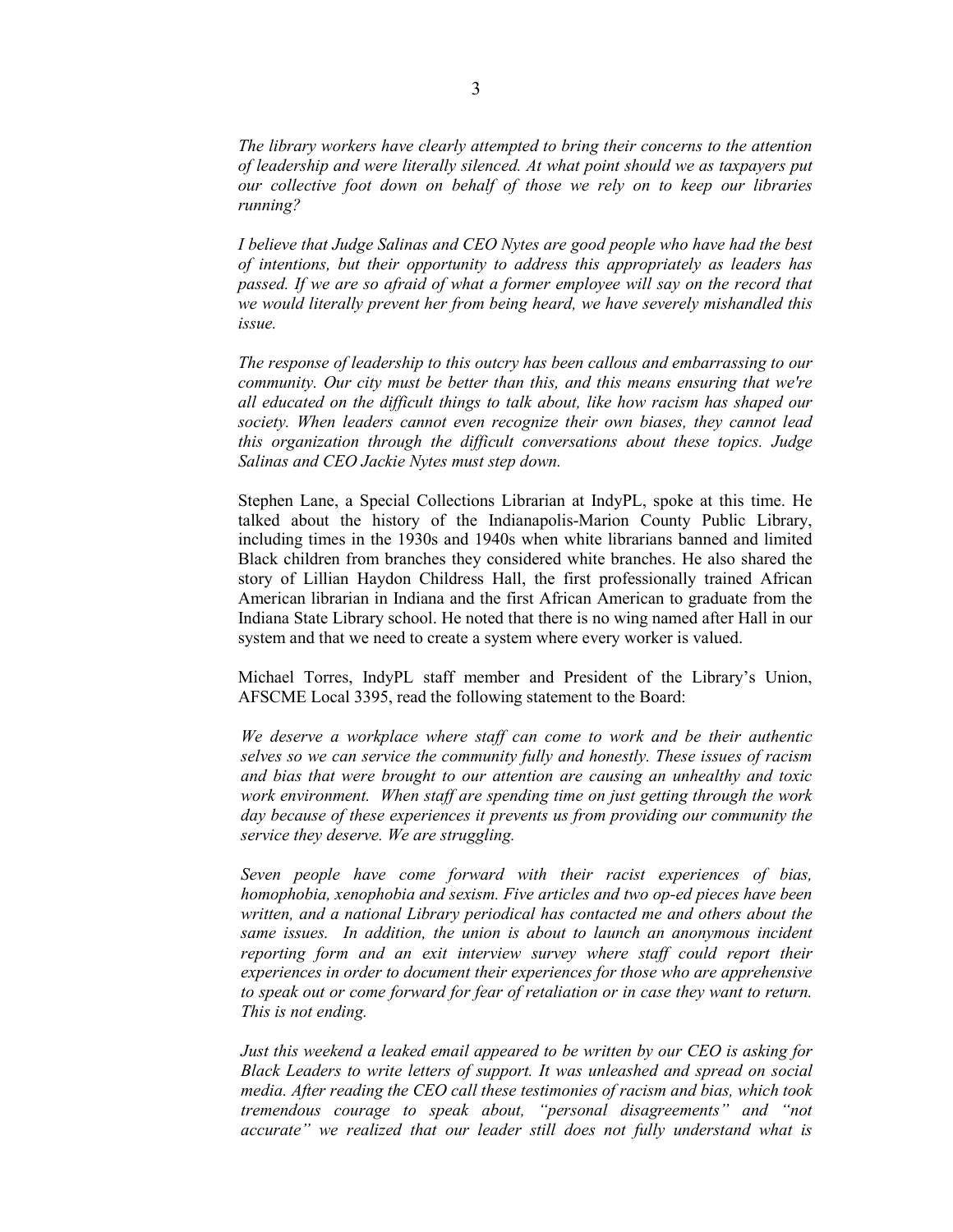*happening in spite of the long lists of things she has done or put in place to address these issues. What is your quota of testimonies you need before you believe us?* 

*I have spoken to members of our Latino community and they were disappointed in our board president's behavior. An elected judge should not be silencing anyone bringing testimony forward as a Trustee or as a judge. We do have free speech in America last time we checked.* 

*Therefore, due to urgency of recent events the union sent an invitation to all members to discuss what we thought should happen next. Because we feel the CEO appears to be in denial in her part of what is happening to our library we collectively agreed she should step aside. Our thriving library system needs to begin healing and we do not believe it can happen with the current CEO Jackie Nytes and current board president Jose Salinas in charge. Once this occurs we*  will work with community and staff to create the kind of leadership we believe *would best suit this community so we can go back to being the beacon of service we know have been and can be again.*

*Respectfully, AFSCME Local 3395-Indy Library Workers*

Connie Thompson, a patron from the West Perry Branch, talked about a leaked email where Nytes asked Black community leaders to sign a letter of support of herself, the Board, and the Library. The speaker said that the people who lead the Library should look like and represent Bree Flannelly and other patrons.

Doris Jones, an IndyPL patron, spoke to the Board. She shared a story about visiting the Irvington branch with her daughter. As the only Black family inside the branch at the time, she felt her daughter was targeted by employees for making noise while white children were ignored. She noted that many patrons come to the Library when they don't have a computer or printer at home and might be looking for a job, and should be treated with respect.

#### b. **Dear CEO Letters and Responses**

Judge Salinas then asked for any comments received from patrons via the Library's website to be read at tonight's meeting.

Comments were read as follows:

**Kathryn Palmer** – *I just wanted to say that the lending library installation that used to be on the circle was something that was so amazing. My daughter and I always looked forward to the treasures we would find and be excited when we saw the books we contributed had been borrowed. That program was so neat and gave my daughter a feeling of connection to the library by having an association within the community. Thank you.* 

**Lori Leaumont** – *I'm writing to ask the Board to explain what they're going to do about the CEO's continuing racism. Writing an email recruiting Black people to speak up for her is so completely not ok. I've been a long-time patron and Library supporter but I can't support these actions or the way they've treated Black staff*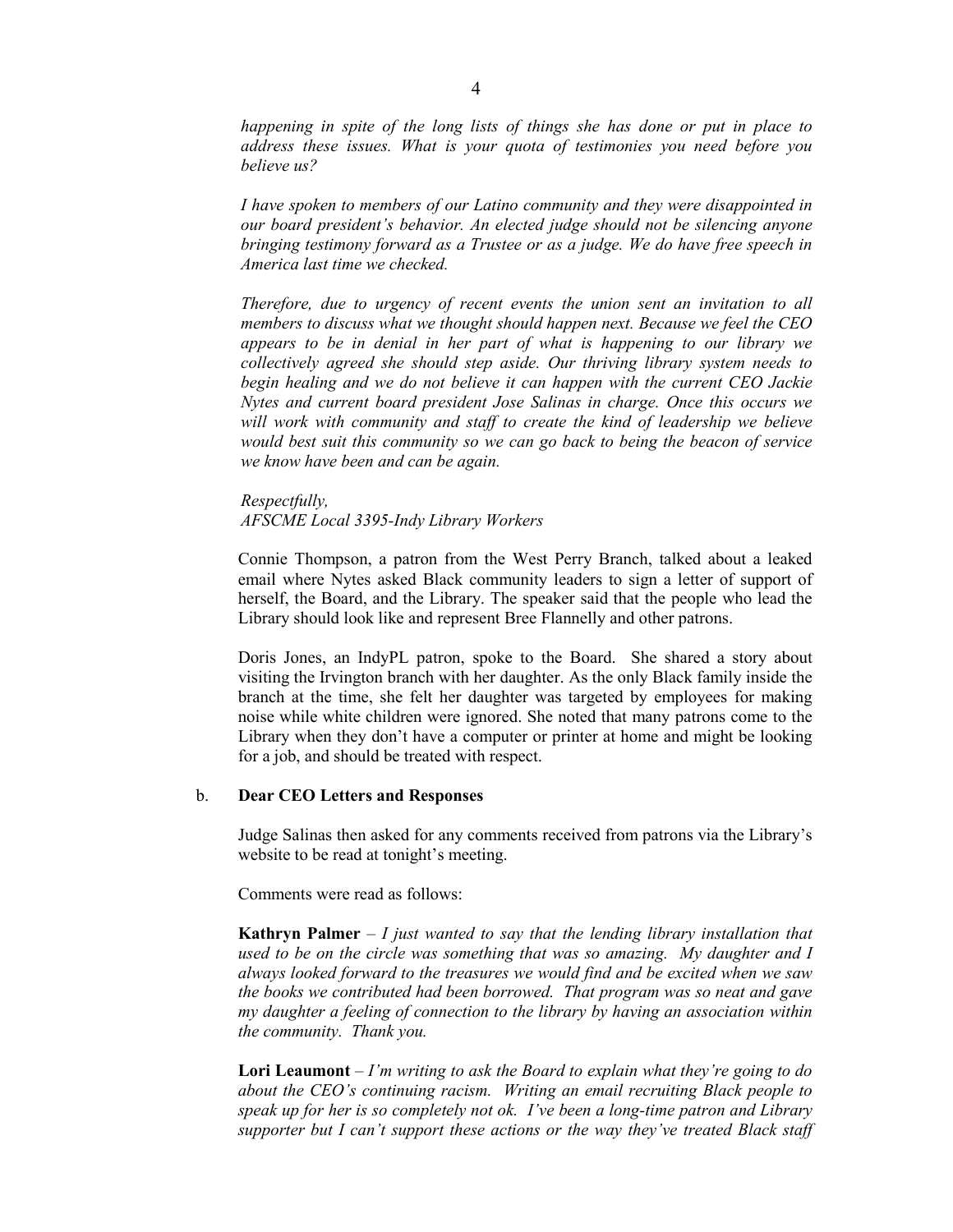*and patrons, I'm asking that Jackie Nytes resign as CEO so the Library can hire a Black woman to run the Library properly.* 

It was announced that a letter had been received from patron Todd Grooten but was too long to be read during this Public Comment section. It has been shared with the Board and will be attached to the Minutes of this meeting as "Attachment A" and will be available for the public to read as part of the Board packet on the Library's website.

After the public comment section concluded, Dr. Murtadha assured the audience that the Board and the Library are working toward change. She said careful work must be done, and that we are going to have a Climate Improvement Process. She thanked each speaker for sharing, noting that it takes courage to speak up and share your truth.

c. **Correspondence** for the Board's general information was distributed.

## **4. Approval Of Minutes: Executive Session, Regular and Special Meetings**

#### a. **Special Meeting, June 23, 2021**

The minutes from the Special Meeting held June 23, 2021 had been distributed to the Board.

The minutes were approved on the motion of Mr. Bigsbee, seconded by Ms. Tribble, and the following roll call vote:

| Mr. Biederman – Aye | $Rev. Robinson - Aye$ |
|---------------------|-----------------------|
| Mr. Bigsbee – Aye   | Judge Salinas $-$ Aye |
| Dr. Murtadha – Aye  | $Ms.$ Tribble $-$ Aye |
| Ms. Payne – Aye     |                       |

#### b. **Regular Meeting, June 28, 2021**

The minutes from the Regular Meeting held June 28, 2021 had been distributed to the Board.

The minutes were approved on the motion of Mr. Bigsbee, seconded by Mr. Biederman, and the following roll call vote:

| Mr. Biederman – Aye | $Rev. Robinson - Ave$ |
|---------------------|-----------------------|
| Mr. Bigsbee – Aye   | Judge Salinas $-$ Aye |
| Dr. Murtadha – Aye  | $Ms.$ Tribble $-$ Aye |
| Ms. Payne – Aye     |                       |

#### **COMMITTEE REPORTS**

**5. Finance Committee (Patricia A. Payne, Chair; Raymond Biederman, Hope C. Tribble)**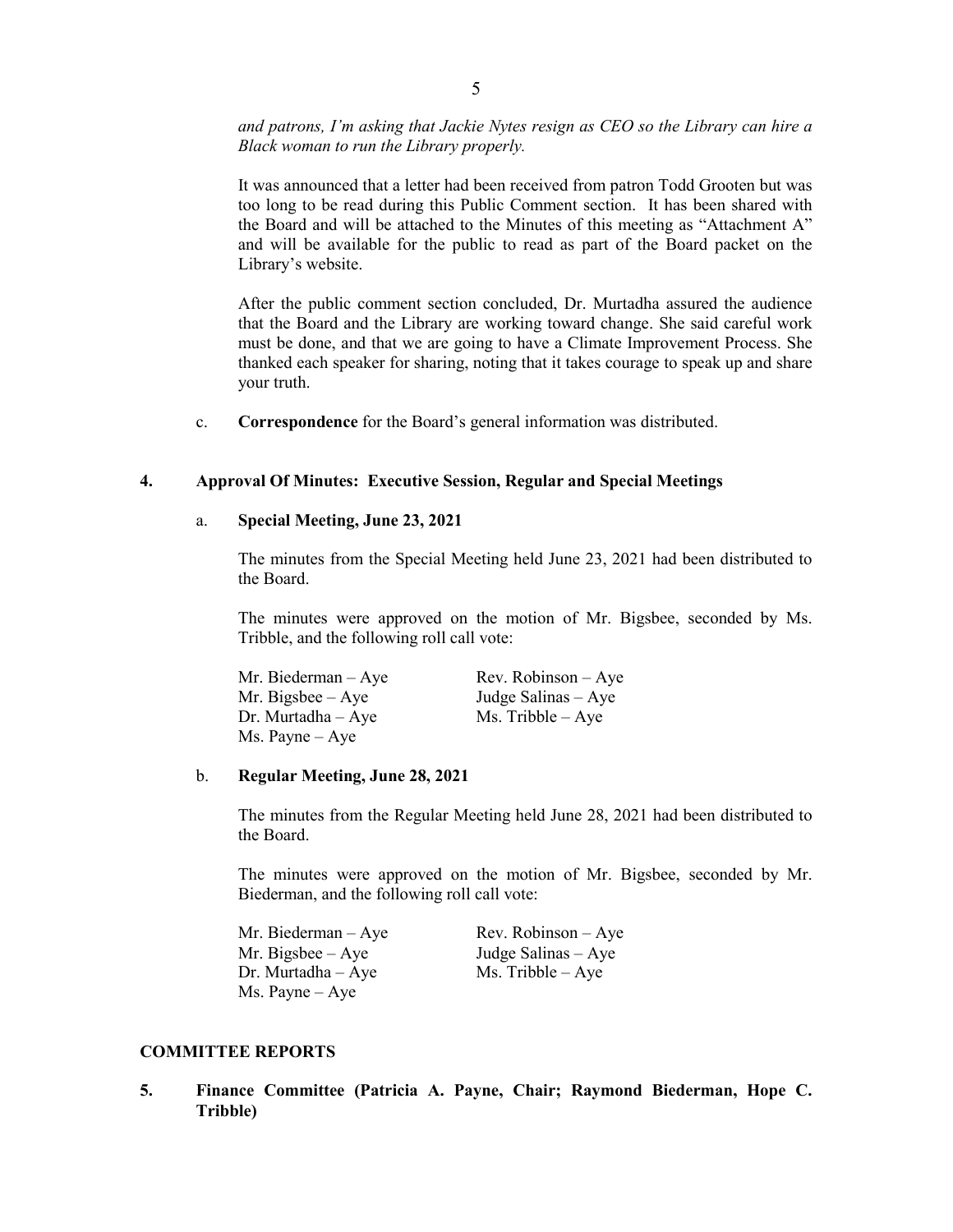#### a. **Report of the Treasurer – June 2021**

Ije Dike-Young, Chief Financial Officer, reviewed the Report of the Treasurer that had been distributed to the Board.

She advised that as of June 2021, the Library's year-to-date revenue is approximately \$25.1 million and our year-to-date expenses are \$20.1 million.

Ms. Payne made the motion, which was seconded by Dr. Murtadha, that the Report of the Treasurer be filed for audit.

The Report of the Treasurer was approved for filing for audit on the following roll call vote:

Mr. Biederman – Aye Rev. Robinson – Aye Mr. Bigsbee – Aye Judge Salinas – Aye Dr. Murtadha – Aye Ms. Tribble – Aye Ms. Payne – Aye

## b. **Briefing Report – 2022 Proposed Budget**

Ms. Dike-Young reviewed the proposed 2022 Budget. She advised that the total proposed 2022 Budget is \$71.7 million compared to the 2021 Budget of \$69.8 million. The projected Budget and estimated revenues for the Operating Fund are still in draft form. She advised that there might be some changes made before the upcoming Public Hearing which is scheduled for August 10, 2021. The largest part of the Budget continues to be salaries and benefits. The planned overall increase in the preliminary Budget for salaries and benefits is approximately 5.7%, including an assumed salary increase for 2022 of 2%.

Ms. Dike-Young advised that she will seek Board approval of the 2022 Budget at the August 23, 2021 Board Meeting.

Dr. Murtadha commented that the wellness budget should take into account mental health as well as the physical health of Library employees.

Mr. Bigsbee inquired how many employees will be impacted by raising the Library's minimum salary to \$15 per hour.

Ms. Dike-Young responded that she will research that information and get back to Mr. Bigsbee.

c. **Resolution 26 – 2021** (Liability Insurance for Policy Period 2021 – 2022)

Ms. Dike-Young shared information concerning the Library's liability insurance. She mentioned that the Library prefers to renew its coverage with its primary current insurance carrier, namely, Travelers Insurance Group, for the 2021 – 2022 renewal period as they have been determined to provide the most cost-effective coverage.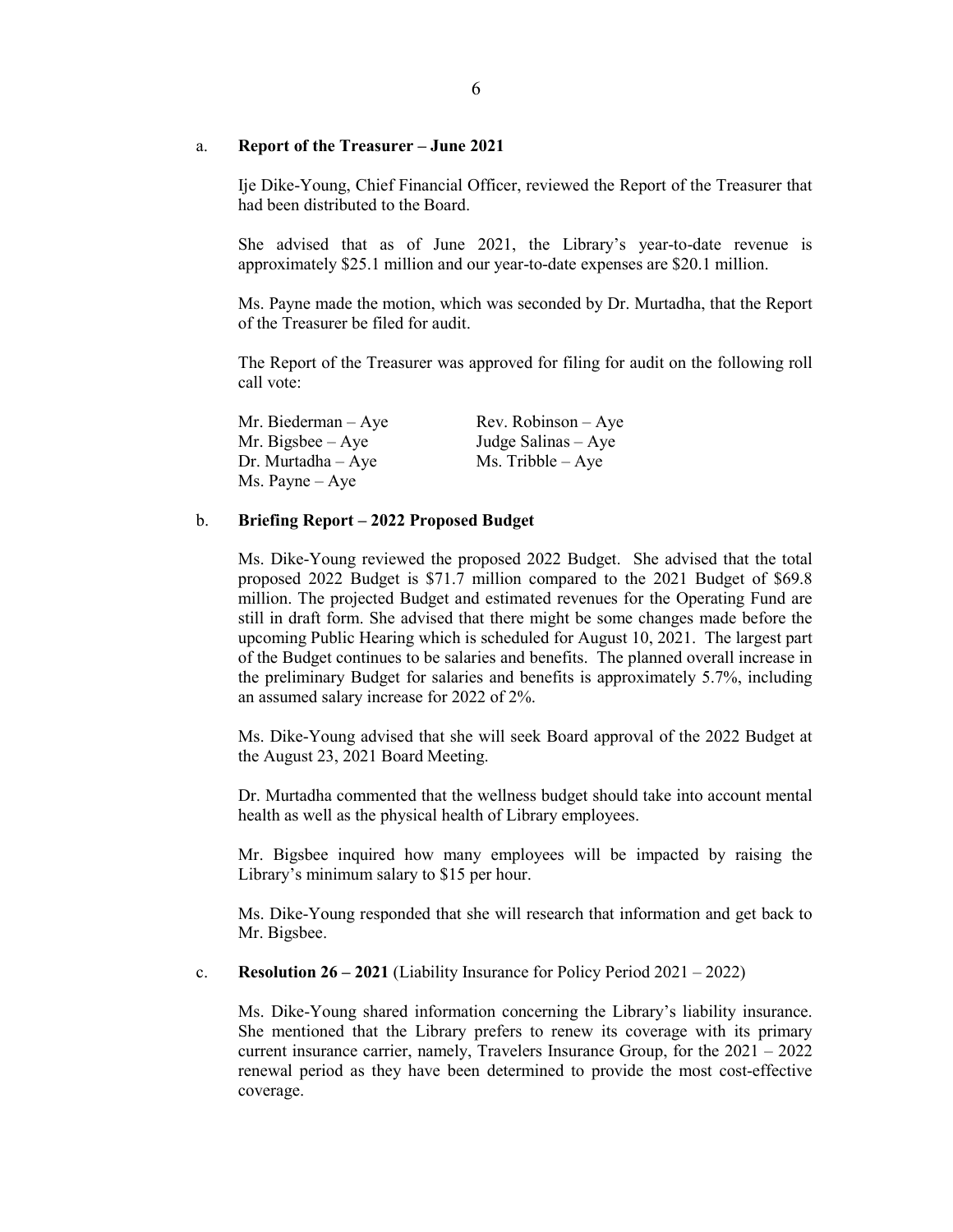After full discussion and careful consideration of Resolution 26 – 2021, the resolution was adopted on the motion of Ms. Payne, and seconded by Ms. Tribble, to approve Resolution  $26 - 2021$ , the Liability Insurance for Policy Period  $2021 -$ 2022.

Resolution 26 – 2021 was approved on the following roll call vote:

| Mr. Biederman $-$ Aye    | Rev. Robinson $-$ Aye |
|--------------------------|-----------------------|
| Mr. Bigsbee $-$ Aye      | Judge Salinas $-$ Aye |
| $Dr.$ Murtadha $-$ Aye   | $Ms.$ Tribble $-$ Aye |
| $Ms. \text{Payne} - Aye$ |                       |

The resolution is appended to, and made a part of, these minutes.

#### d. **Resolution 27 – 2021** (Establishing Self-Insurance Fund)

Ms. Dike-Young noted that the Self-Insurance Fund was being established because the Library funds its group health costs through a self-insurance process that is administered by Anthem. Currently, these costs are paid from the Operating Fund. Library management is proposing establishing a self-insurance fund to account for the premiums and costs. The long-term goal of this Fund is to increase the Fund Balance which will act as a reserve to stabilize premium costs for employees.

After full discussion and careful consideration of Resolution 27 – 2021, the resolution was adopted on the motion of Ms. Payne, and seconded by Ms. Tribble, to approve Resolution 27 – 2021, Establishing Self-Insurance Fund.

Resolution  $27 - 2021$  was approved on the following roll call vote:

| Mr. Biederman $-$ Aye    | $Rev. Robinson - Aye$ |
|--------------------------|-----------------------|
| Mr. Bigsbee $-$ Aye      | Judge Salinas $-$ Aye |
| $Dr.$ Murtadha $-Aye$    | $Ms.$ Tribble $-Aye$  |
| $Ms. \text{Payne} - Aye$ |                       |

The resolution is appended to, and made a part of, these minutes.

#### e. **Resolution 28 – 2021** (Transfers Between Accounts and Classifications)

Ms. Dike-Young explained that the transfer in the Operating Fund was necessary because the Library needed to cover the replacement of the information desk at the Irvington Branch. The transfer in the Rainy Day Fund is to cover architecture and engineering for the Glendale and Fort Ben Projects until we receive the 2021 Bonds.

After full discussion and careful consideration of Resolution 28 – 2021, the resolution was adopted on the motion of Dr. Murtadha, and seconded by Ms.

Payne, to approve Resolution 28 – 2021, Transfers Between Accounts and Classifications.

Resolution 28 – 2021 was approved on the following roll call vote: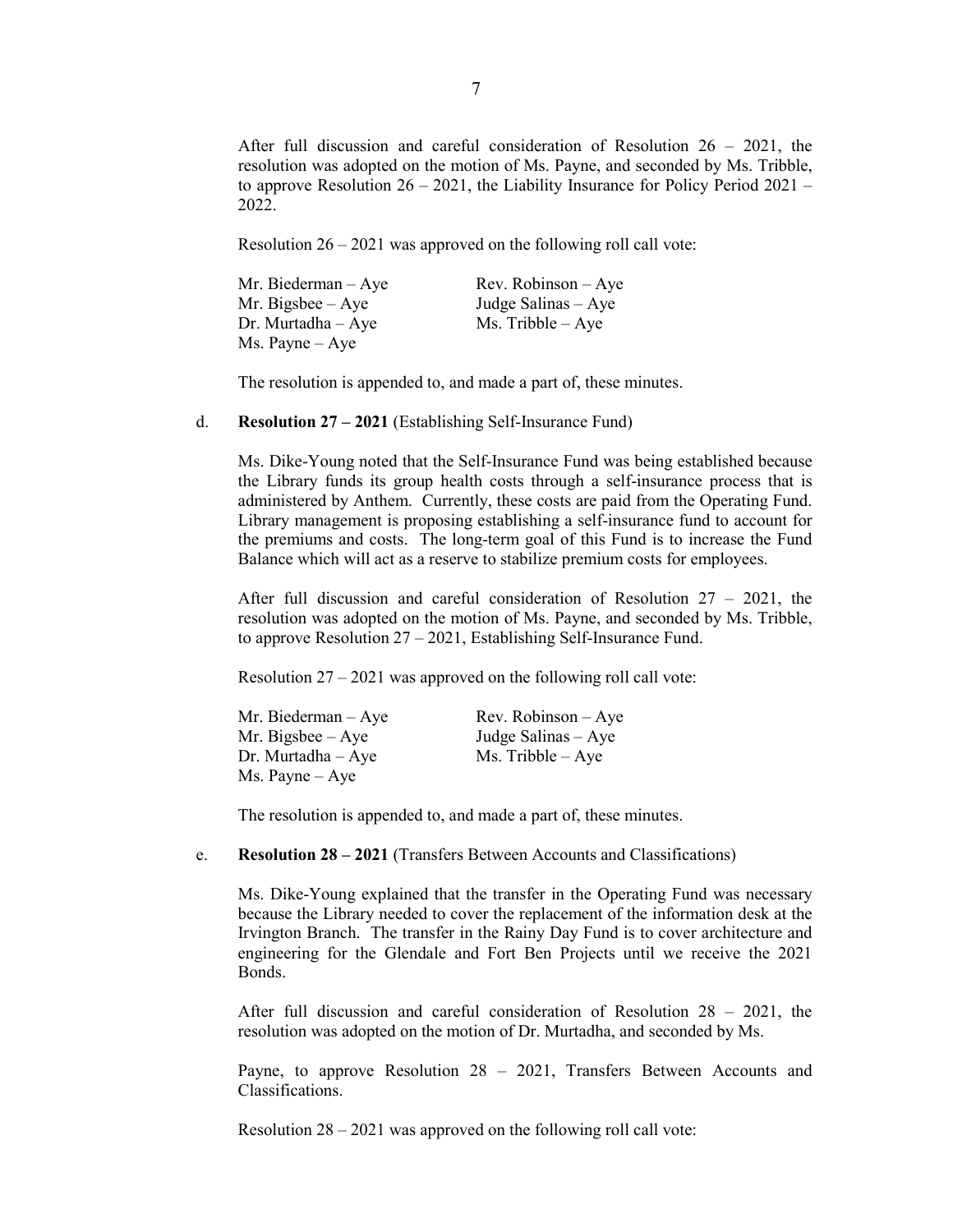| Mr. Biederman – Aye | $Rev. Robinson - Aye$ |
|---------------------|-----------------------|
| Mr. Bigsbee – Aye   | Judge Salinas $-$ Aye |
| Dr. Murtadha – Aye  | $Ms.$ Tribble $-$ Aye |
| Ms. Payne – Aye     |                       |

The resolution is appended to, and made a part of, these minutes.

## **6. Diversity, Policy and Human Resources Committee (Hope C. Tribble, Chair; Curtis W. Bigsbee, Patricia A. Payne)**

## a. **Establishment of a Committee to Lead the Climate Improvement Process – Discussion and Action**

There was a discussion about the Climate Improvement Process.

Ms. Tribble commented that she continues to ask what is happening with the HR processes and framework if so many employees are seeking solutions to their concerns outside of the system that is meant to address concerns and grievances. She then outlined the priorities of the Diversity, Policy and Human Resources Committee and said the issues of trust and accountability will be addressed at the next meeting. The Committee is looking into a way to collect employee concerns via a climate study administered by a third party.

Dr. Murtadha suggested that having an independent organization conduct the survey would be counter to the goals. She proposed a committee that includes workers, Board members and patrons who care about the Library. Dr. Murtadha noted that she is not a member of the Diversity, Policy and Human Resources Committee and asked why the Climate Study was put under the Committee.

Mr. Bigsbee stated that the Board should be able to find a way to mesh the approaches together to cover all of our bases.

## **7. Facilities Committee (Curtis W. Bigsbee, Chair; Dr. Khaula Murtadha, Rev. T. D. Robinson)**

a. **Resolution 29 – 2021** (Approval to Establish a Conditional Guaranteed Maximum Price for Sitework, Site Utilities, Building Concrete and Structural Steel with The Skillman Corporation Serving as the Construction Manager as Constructor for the Fort Ben Branch Replacement Project)

Sharon Smith, Facilities Director, advised that the bids that came back for the Fort Ben Branch Library were significantly over the established budget for the Project. She noted that the Facilities Committee needs time to reconvene and discuss next steps. She hopes the Committee will then share additional information at an upcoming Board Meeting.

Resolution 29 – 2021 was tabled at this time.

8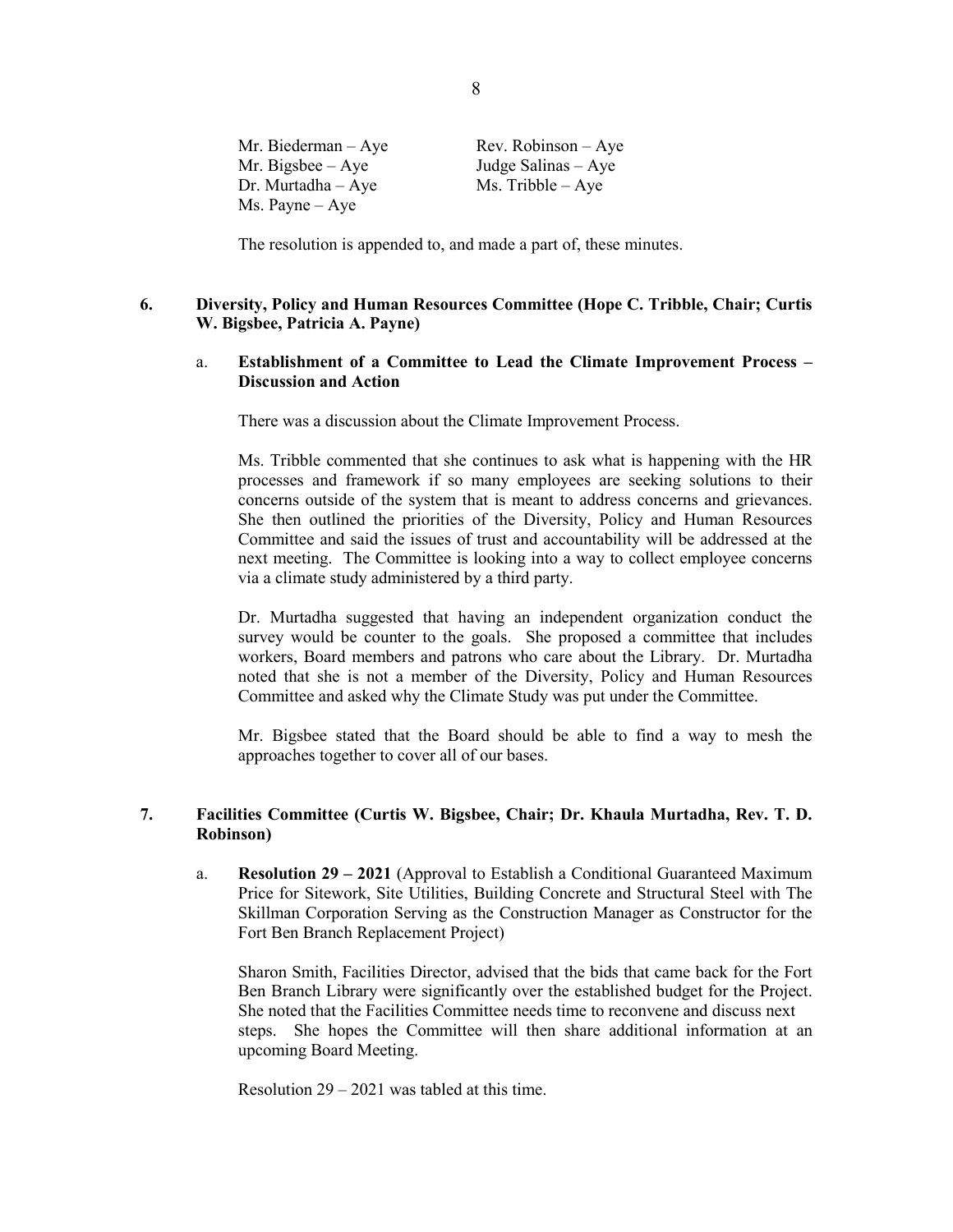## **8. Library Foundation Update**

Rev. Robinson reviewed the information contained in the July 2021 Update.

## **News**

We are happy to announce a virtual event with Dr. Tyrone McKinley Freeman, author of *Madame C. J. Walker's Gospel of Giving: Black Women's Philanthropy during Jin Crow.* Dr. Freeman is an author, associate professor of philanthropic studies and director of undergraduate programs at the Indiana University Lilly Family School of Philanthropy. This event will be a training opportunity for our staff, board and volunteers. We are pleased to partner with the Library's Center for Black Literature  $\&$ Culture, Communications, and Programming departments to open the event to the public. Mark your calendars for Tuesday, September 14, 2021 at 6 p.m. for the virtual event.

The Library Foundation congratulates the West Perry staff on the grand opening of the branch held on July 17, 2021.

Circulate: Night at the Library has been postponed to Saturday, March 12, 2022. We surveyed our donors and sponsors and found there was some hesitancy with the large inperson, indoor event. We also found there was not a lot of interest in a virtual event. Based on that feedback, we decided it is in everyone's best interest to have the event in the Spring when we can draw a robust crowd. We appreciate your contributions to offset Library staff ticket costs. Those staff discounts will carry forward to next year.

#### **Donors**

The Foundation thanks 134 donors who made gifts last month. The following are our top corporate and foundation contributors:

Downtown Optimist Foundation Griffith Family Foundation, Inc. Hoover Family Foundation Indianapolis Colts Nicholas H. Noyes, Jr. Memorial Foundation, Inc. Pacers Foundation

## **Program Support**

This month, the Library Foundation is proud to provide more than \$180,000 for Library programs and initiatives. Examples of major initiatives supported include:

Center for Black Literature & Culture Digital Encyclopedia of Indianapolis East 38<sup>th</sup> Street Youth Art Series Book Club in a Bag

## **9. Report of the Chief Executive Officer**

## a. **Confirming Resolutions:**

1) **Resolution Regarding Finances, Personnel and Travel (30 – 2021)**

Ms. Nytes advised there were no travel claims this month. She reviewed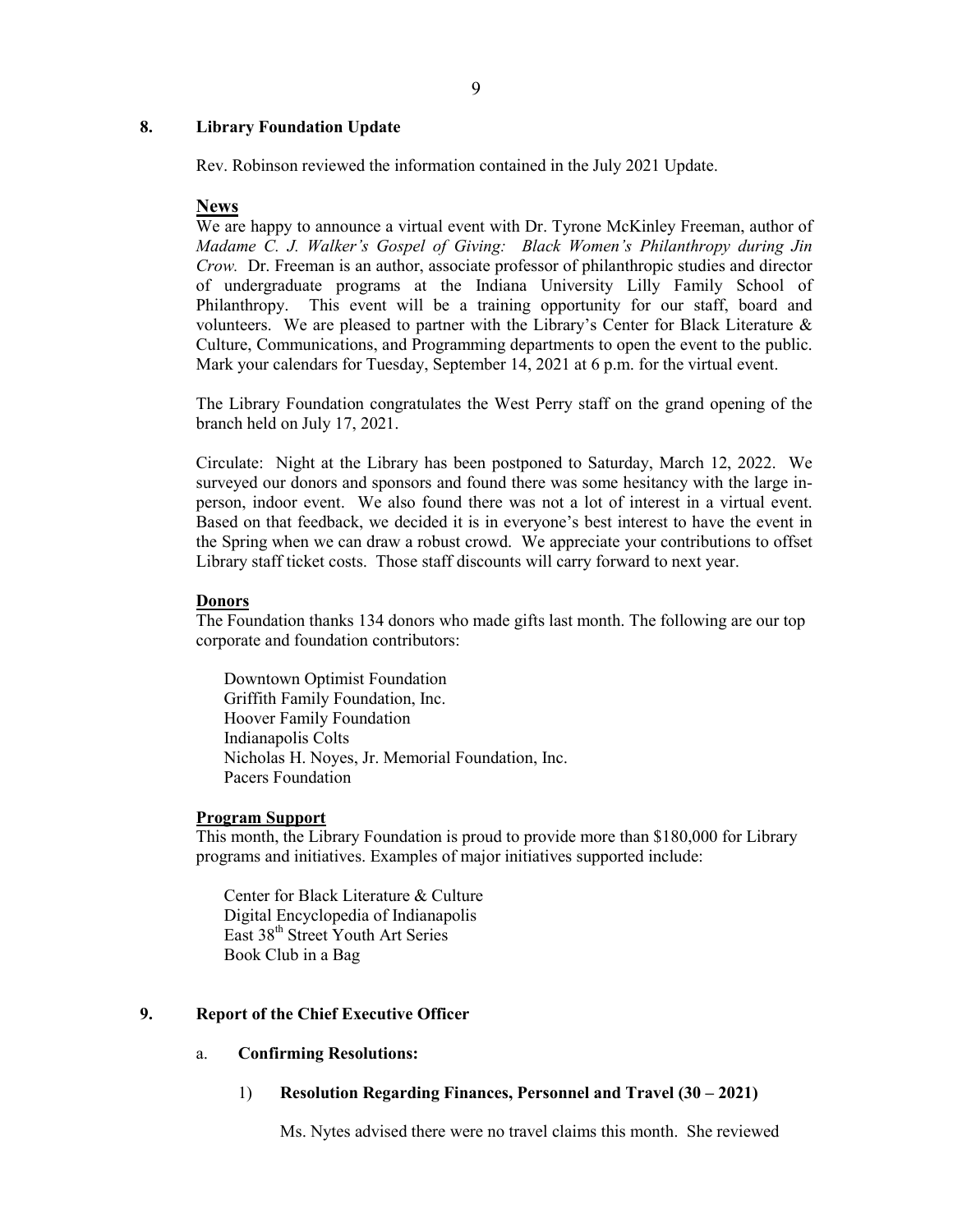some of the Personnel actions including the hiring of Connie Scott, the new Area Resource Manager at Central Library.

At this time, Ms. Nytes provided information as to why the Diversity and Inclusion Officer job description was modified. The changes reflect that the Library would like to see certification from the candidates and the changes set out the Library's current needs, more specifically human resources issues and concerns. She mentioned that the Library has a Diversity Fellow position open and the Library is looking for someone with an interest in recruitment and retention of diverse employees.

Ms. Payne commented that she learned that when the job title and description of "Building Ambassador" changed to "Library Security Assistant" an employee had stepped down. She shared that it may be difficult for potential employees to establish trust when job descriptions are changed.

Mr. Bigsbee made the motion, which was seconded by Rev. Robinson, to approve Resolution 30 – 2021, the Resolution Regarding Finances, Personnel and Travel.

Resolution 30 – 2021 was approved on the following roll call vote:

| Mr. Biederman - Aye      | $Rev. Robinson - Ave$ |
|--------------------------|-----------------------|
| Mr. Bigsbee $-$ Aye      | Judge Salinas $-$ Aye |
| $Dr.$ Murtadha $-$ Aye   | $Ms.$ Tribble $-$ Aye |
| $Ms. \text{Payne} - Aye$ |                       |

The resolution is appended to, and made a part of, these minutes.

## b. **2021 – 2023 IndyPL Strategic Plan Community and Operational Objectives and Initiatives**

Garrett Mason, Strategic Planning and Assessment Officer, addressed the Board.

Mr. Mason discussed the 2021 – 2023 Strategic Plan Community and Operational Objectives and Initiatives that had been distributed to the Board which included information on Racial Equity, Partnerships, Technology, and Digital Inclusion, Education, Reading and Writing, Health and Wellness, and Financial Literacy, Foundation, Financial Stewardship, Internal Processes, and Organizational Framework. He noted that these objectives explain the ways the Library will work internally to fulfill the Strategic Plan.

## c. **Update on Digital Encyclopedia of Indianapolis**

Ms. Nytes reviewed the Update on the Digital Encyclopedia of Indianapolis ("DEOI") that been provided to the Board.

She advised that the DEOI is an innovative web-based knowledge platform which is being developed by the POLIS Center at IUPUI in collaboration with the City's major cultural and heritage institutions. It will be owned and maintained by the Indianapolis Public Library as a civic resource. The public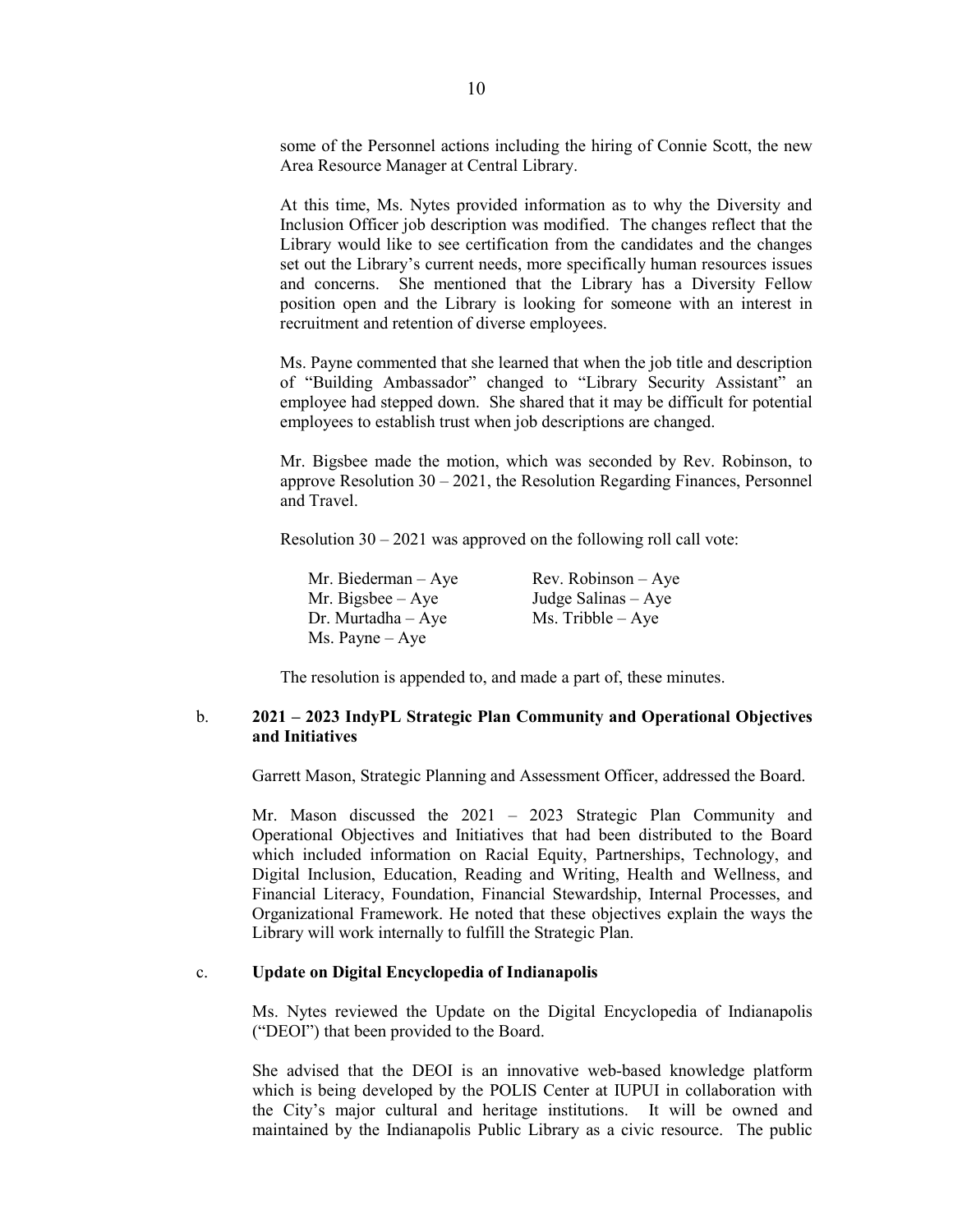launch date will be Thursday, September 30, 2021. The Library will host a celebration at Central Library.

## **UNFINISHED BUSINESS**

**10.** None.

## **NEW BUSINESS**

**11.** None.

## **AGENDA BUILDING**

**12. Future Agenda Items –** This time was made available for discussion of items not on the Agenda which were of interest to Library Board members and the opportunity was given to suggest items that should be included on future Library Board Meeting Agendas.

Items suggested for upcoming Board Agendas are as follows:

**August, 2021 -**

## **INFORMATION**

#### **13. Materials**

a. **Finance Committee Notes –** July 12, 2021 were distributed to the Board for their information.

## **14. Board Meeting Schedule for 2021 (Notice and Place of Meeting) and Upcoming Events/Information**

- b. **Board Meetings for 2021***– Current calendar will be updated, as necessary, and additional information highlighted***.**
- b. **Library Programs/Free Upcoming Events** may be found at attend.indypl.org.

## **15. Notice of Special Meetings**

None.

#### **16. Notice of Next Regular Meeting**

Monday, August 23, 2021, at the Library Services Center, 2450 North Meridian Street, at 6:30 p.m.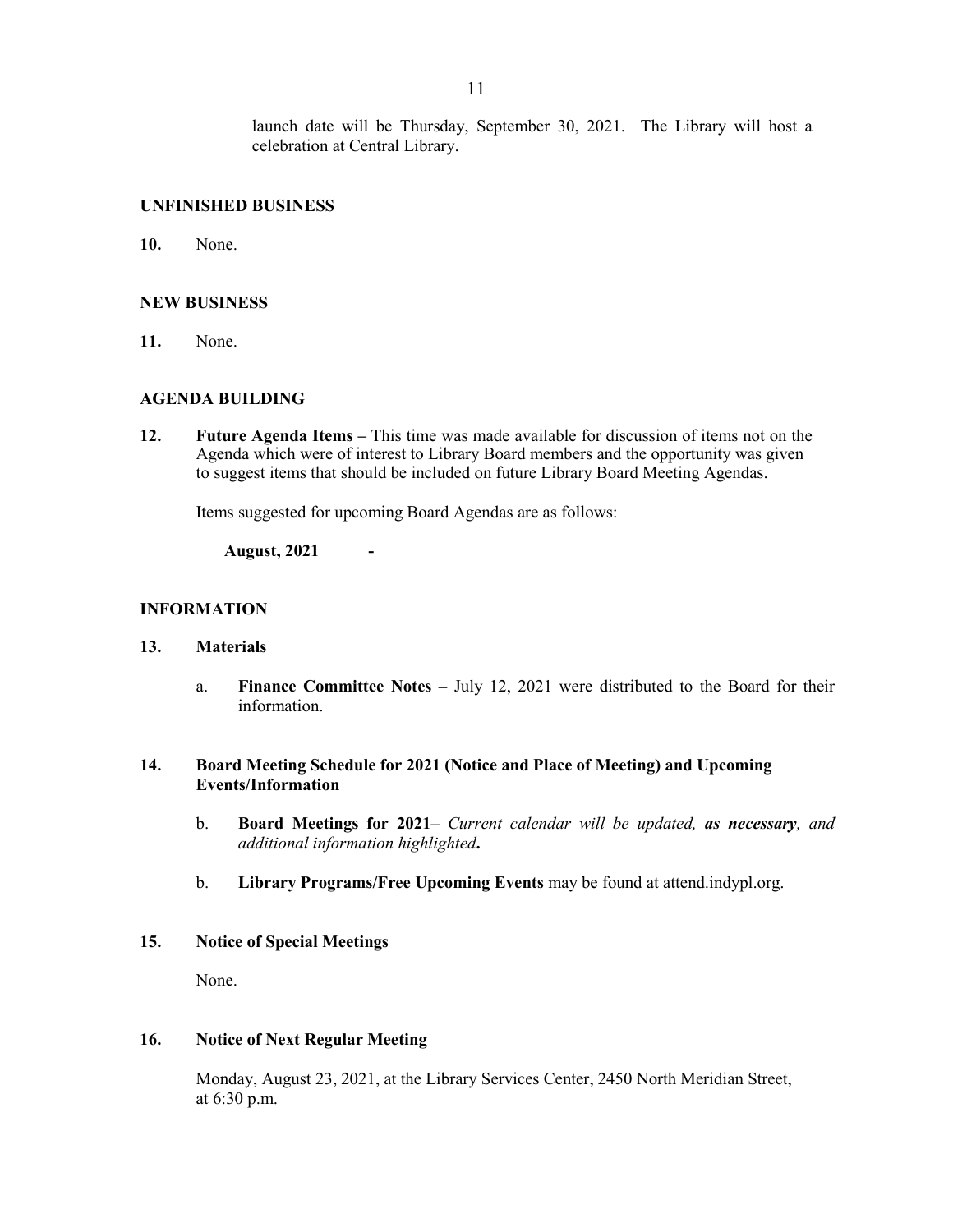# **17. Other Business**

None.

# **18. Adjournment**

The Secretary announced that there was no further business to come before the Board.

The Chairman then declared the meeting adjourned at 8:55 p.m.

Raymond Biederman, Secretary to the Board

 $\mathcal{L}_\mathcal{L}$  , where the contribution of the contribution of  $\mathcal{L}_\mathcal{L}$ 

♦ ♦ ♦ ♦ ♦ ♦ ♦ ♦ ♦ ♦ ♦ ♦ ♦ ♦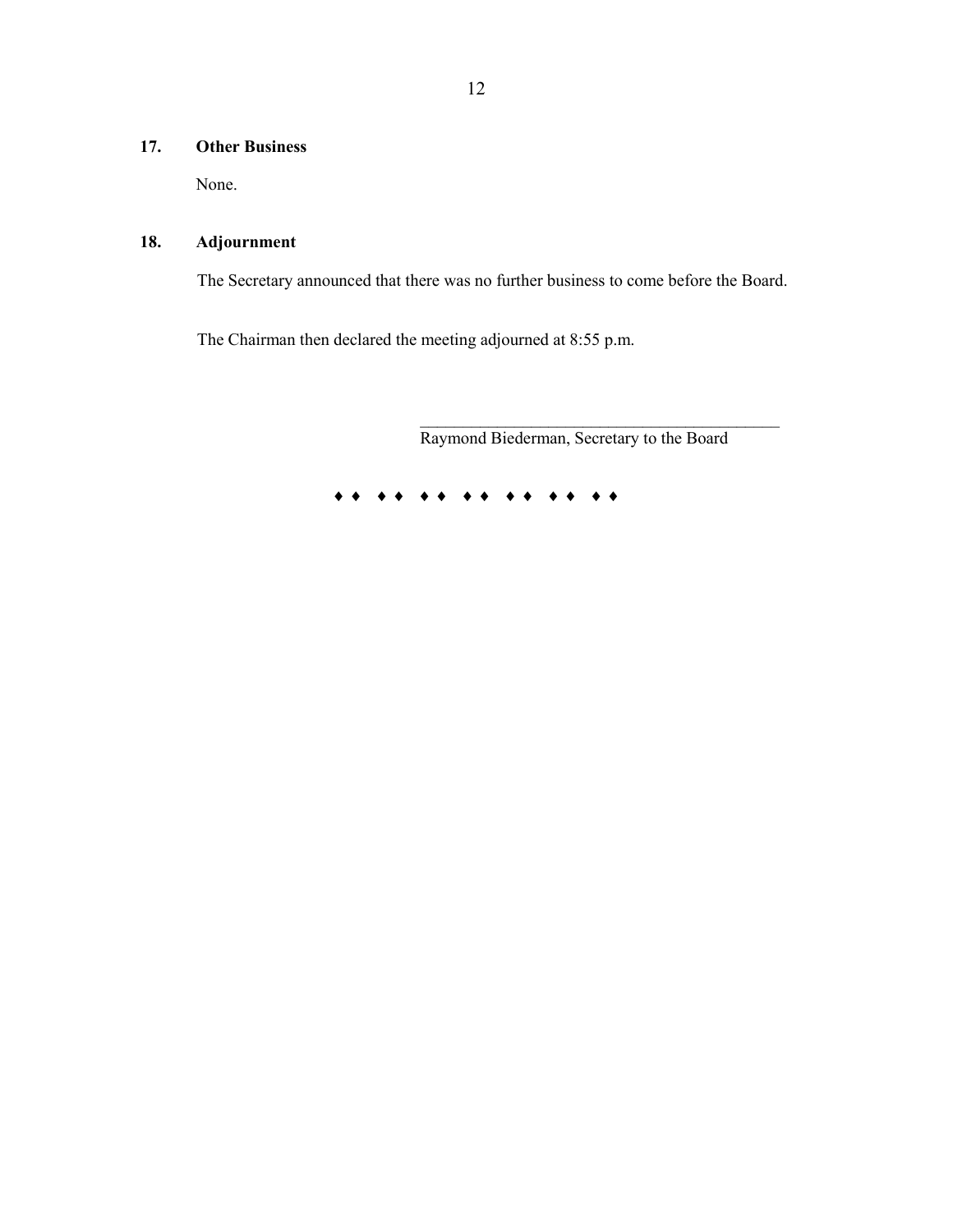## **Attachment A**

**Todd Grooten** – *I have worked in libraries since 1992 and have had my MLS since 2003. I think one of my responsibilities as an information professional is to keep abreast with what is happening with my own public library; I make it a point to watch the recordings of the monthly library board of trustees meetings through the library's YouTube channel and also through the programming archive maintained by the City of Indianapolis. I am thankful that these are available to view online as it isn't always possible to attend in person.* 

*I've been concerned with the direction of the library some time now. I think the problems began with the election of the current board president at the January 27, 2020 board meeting. Both Judge Salinas and Dr. Jett submitted their names as candidates for board president. Dr. Jett described to the board how she was an active and engaged trustee by sharing all of her efforts since joining the board. When Judge Salinas was asked if he had any remarks he offered little to nothing of substance that would indicate he would be a viable board president. Having listened to both trustees any rational person would agree that Dr. Jett was more qualified to lead the board. I am thankful that trustee Dr. Murtadha pointed out that Judge Salinas had been on the board*  less than a year and Dr. Jett had been on the board for 3 years. She also raised some important *questions - what does it mean to be qualified to be on the board and what it means to be qualified to be board president; there is a big discrepancy between support for the board and experience to serve.*

*Having watched the board meetings for the last several years I would like to express my appreciation for Dr. Jett; as a publicly appointed servant she was responsible for upholding the public's trust by taking her role seriously. She routinely asked questions, asked for clarification or asked for additional information on board agenda items; she was not on the board to rubber stamp every proposal put forward, which seems to describe the role of many of the other board members, who only seem to speak when offering a 'yes' vote. Dr. Jett was informed in April 2020 she would not be re-appointed and would be replaced by current board member Hope Tribble.* 

*An article in the Indianapolis Recorder dated 6/23/2021 details Dr. Jett's experiences, including reporting issues regarding racism and sexism to the Indianapolis City-County Council; many of which went largely ignored. The article quotes CEO Nytes as saying she has no say over who gets appointed to the library board. It should also be noted that CEO Nytes served 3 terms on the Council.*

*Council president Vop Osili is quoted as saying "Dr. Jett, whose term as a Library Trustee expired earlier this year, raised important concerns about operations at the Public Library. To address these issues, Hope Tribble, who provided significant leadership to the City of Indianapolis' racial equity initiatives during her tenure as Director of the Office of Audit and Performance, was appointed to the Library Board of Trustees," Osili said in a statement. "Ms. Tribble's extensive experience in local government, policy making, and fiscal matters, will ensure these critical issues are addressed. I am grateful to Dr. Jett for giving voice to these concerns and for her years of service to the library."*

*One must wonder why Ms. Tribble was in a better position that Dr. Jett to address these issues considering Dr. Jett's tenure on the board. How is Ms. Tribble in a better position to address issues she knows nothing about? It seems to be glaringly obvious that Dr. Jett was not reappointed to the board because she did her due diligence as a board member instead of being a 'yes man' for CEO Nytes.* 

*Problems continued with the May 2021 board meeting when former staff member Bree Flannelly attempted to address the board during the public comments section of the meeting. She indicated*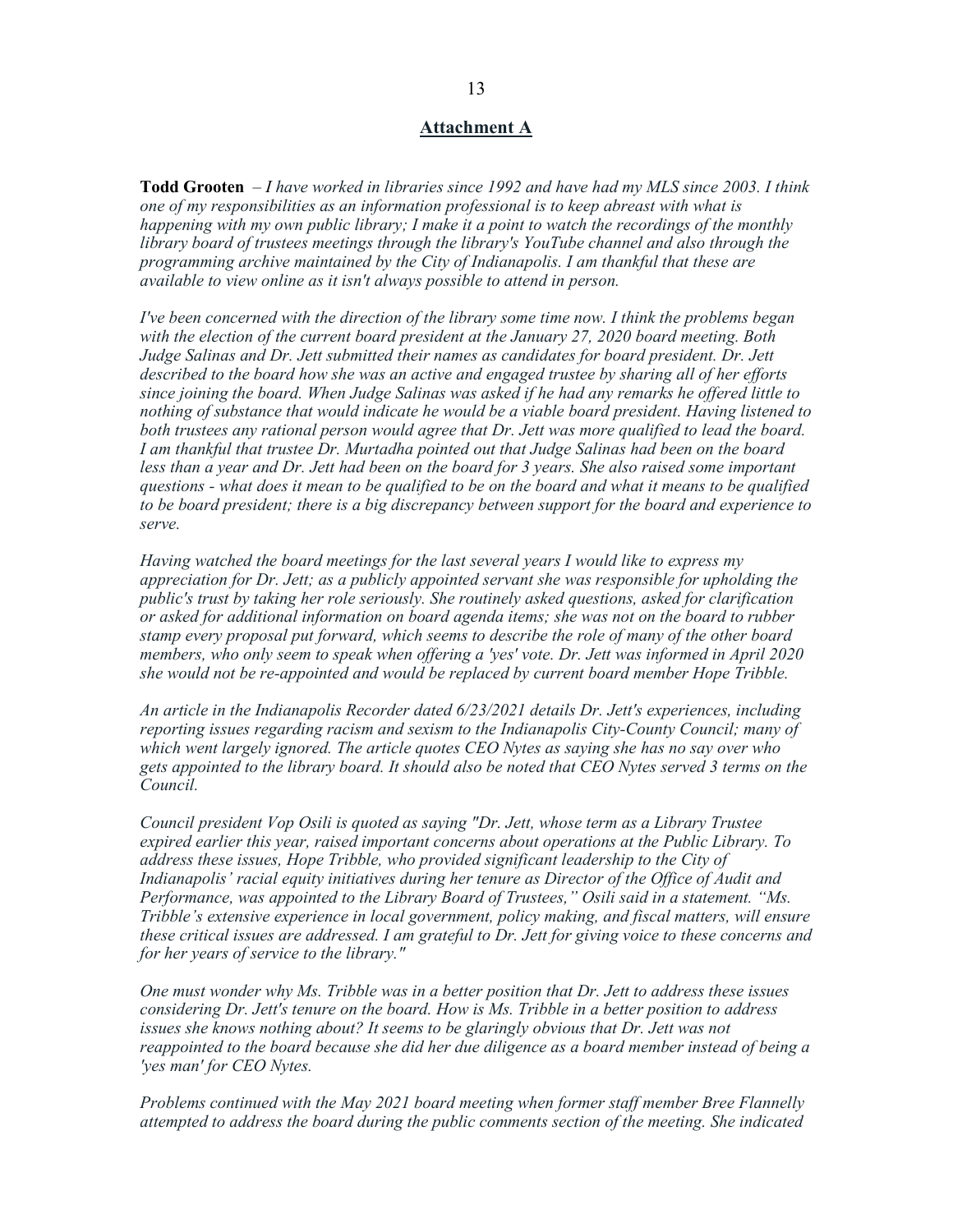*at the beginning of her comments that she was not present to name names or speak to any specific personnel matter; despite that Board president Salinas insisted on muting her. Judge Salinas was quoted in an Indianapolis Recorder article dated 6/2/2021 as saying ""I was trying to protect everyone's right to privacy." Given that Ms. Flannelly indicated she was not speaking on those specific items this seems hard to swallow. The same Indianapolis Recorder article describes an email CEO Nytes sent to the board 'warning' them that Ms. Flannelly was going to be speaking. One must wonder if the two are related. Judge Salinas stated "I'm not making any excuses"; if what he offered wasn't an excuse I'd like to know what would qualify as one. Instead of excuses he should have offered Ms. Flannelly an apology. Ms. Flannelly indicated she had tried to talk to former DEI Officer Jessica Moore with no results. Trustee Dr. Payne suggested that a climate audit be undertaken and trustee Dr. Murtadha agreed.*

*The June 2021 board meeting included several community members speaking during the public comments section of the board meeting; Renita Maul spoke on behalf of Judge Salinas - while I don't think there is anything wrong with this the timing seems a little too convenient to overlook. Amy MacNeil from the Glendale branch spoke about how people with white privilege can rally to amplify the voices of BIPOC staff members. East Washington branch staff member Mollie Beaumont spoke on diversifying library collections. Leon Bates spoke to the hostile work environments many BIPOC staff members reported dealing with. Jim Mulholland spoke on behalf of BIPOC staff members, many that work at smaller branches which are often overlooked, overworked and understaffed; larger branches are given more attention and resources; larger branches are often located in more affluent areas of Marion County. The correlation between race and socioeconomic status is important here because it gives a perception that affluent citizens are more deserving of library services when in reality the poor and working class citizens need these services too, perhaps even more so than their affluent counterparts. The last speaker was former staff member Margarette Webb, who was formerly employed at the Martindale-Brightwood branch. Ms. Webb indicated that staff members were quitting because they have no support; she was no exception, expressing that she quit because the job was severely impacting her mental health.*

*Once again I am thankful that trustee Dr. Murtadha spoke up, asking about a board response to the multitude of public comments being offered. She indicated she didn't feel comfortable going ahead with no response, saying "We need to take seriously the pain we are hearing." This is important to note. So many people have come forward in recent months to describe their own personal experiences with racism, sexism and homophobia while working at the Indianapolis Public Library. CEO Nytes has never once acknowledged their pain; instead the only comments she chooses to make either trivialize or outright discredit the lived experiences of these staff members. This was magnified during the July 8th, 2021 Diversity, Policy and Human Resources Committee meeting. During the meeting the body language of CEO Nytes would indicate she had little to no interest in what was being discussed as she appeared to be engaged in other tasks while board members spoke; she was never looking directly at the camera (as the meeting was on Zoom). The only time she spoke during this meeting is when she was asked if she had any comments on the proposed structure and direction of the climate study being undertaken by trustee Dr. Murtadha; she complained about not being directly involved and expressed her opinion that her lack of involvement was atypical of these types of endeavors in her experience.* 

*Trustee Dr. Murtadha indicated that in fact this was not atypical of climate studies (which Dr. Murtadha has been involved with on numerous occasions during her professional career; CEO Nytes chose to respond by questioning trustee Dr. Murtadha's experiences and taking a subtle jab at her integrity (at the 38:55 minute mark in the meeting).*